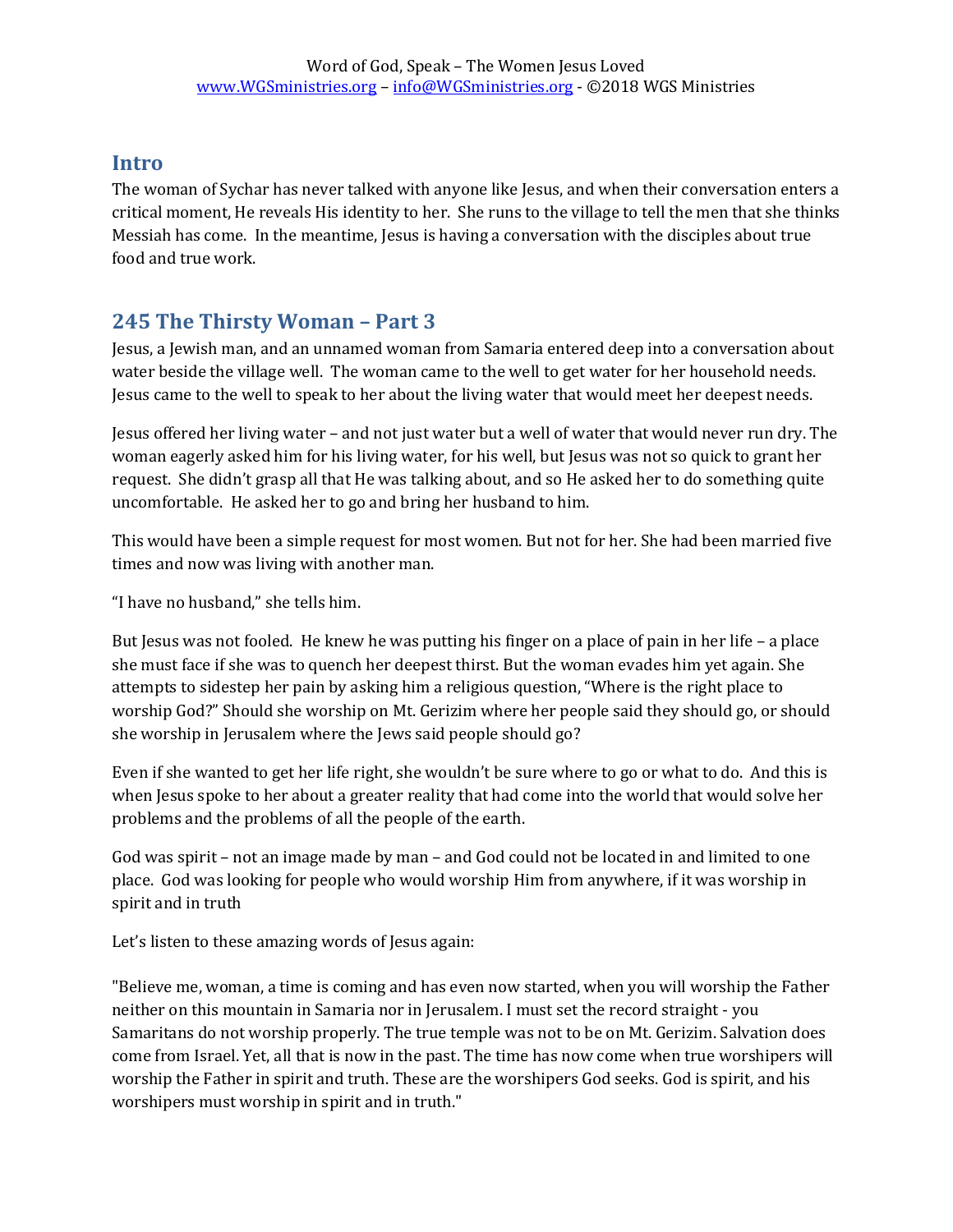## Word of God, Speak – The Women Jesus Loved [www.WGSministries.org](http://www.wgsministries.org/) – [info@WGSministries.org](mailto:info@WGSministries.org) - ©2018 WGS Ministries

The woman had never heard anything like this in her life and it was liberating. She was so tired of the religious conflict in her part of the world, so tired of being told where she should go or not go to worship God, what she should do or not do to please him. And now, she was hearing that God was approaching people and looking into their heart and longing for people to worship him from their heart. Her heart – how she wanted her heart to come alive. Her heart had been squashed so many times by the disappointments of life, by the insensitivities of men, by her own foolish choices.

Was this man telling her the truth? Should she believe him? Should she trust his words? How would she know if he was telling the truth?

She had heard that Messiah was coming, and that Messiah would set all things right. Surely this man was not the Messiah, was he and so she said,

"I know that Messiah is coming. When he comes, he will explain everything to us."

The Samaritans believed that a Messiah-like figure would come and bring the truth to them. They called him "The Prophet" based upon the prophecy of Moses in Deuteronomy 18:15-18 that God would raise up another prophet like Him who would speak God's message to the people. In ancient Samaria there was a reform movement in their synagogues that looked for this prophet to come. A man by the name of Dositheus claimed to be this prophet but he only disappointed. Another man called the people to follow him to Mt. Gerizim where he said God would reveal to him ancient sacred vessels of the tabernacle that Moses had hidden, but his treasure hunt ended in vain. Still, the people looked for one to come who would reveal everything to them and so she said,

"I know that Messiah is coming. When he comes, he will explain everything to us."

I must admit, I find her statement astounding – that she would say this to Jesus! Had he not just revealed her deepest secrets? Had he not just made her religious issue of no consequence when He told her that the Gerizim/Jerusalem debate was outdated because God was looking upon the heart of people and not the place of worship?

Yet she still holds him at arms-length.

Jesus had broken down so many barriers to get to her true heart. Was there a gender issue, a male/female issue? Jesus broke it down by talking with her.

Was there a cultural issue – a Samaritan/Jewish issue – Jesus broke that down by speaking with her.

Was there a sin issue – her living with her sixth man? Jesus broke it down by pinpointing the problem yet without condemnation.

Was there a religious issue – the Samaritan/Jewish debate on the proper place to worship? Jesus had solved this issue by pointing to a higher reality of what God really wanted.

What more could she ask of Him, and yet she tried to brush him off one last time by saying, "I know that Messiah is coming. When he comes, he will explain everything to us."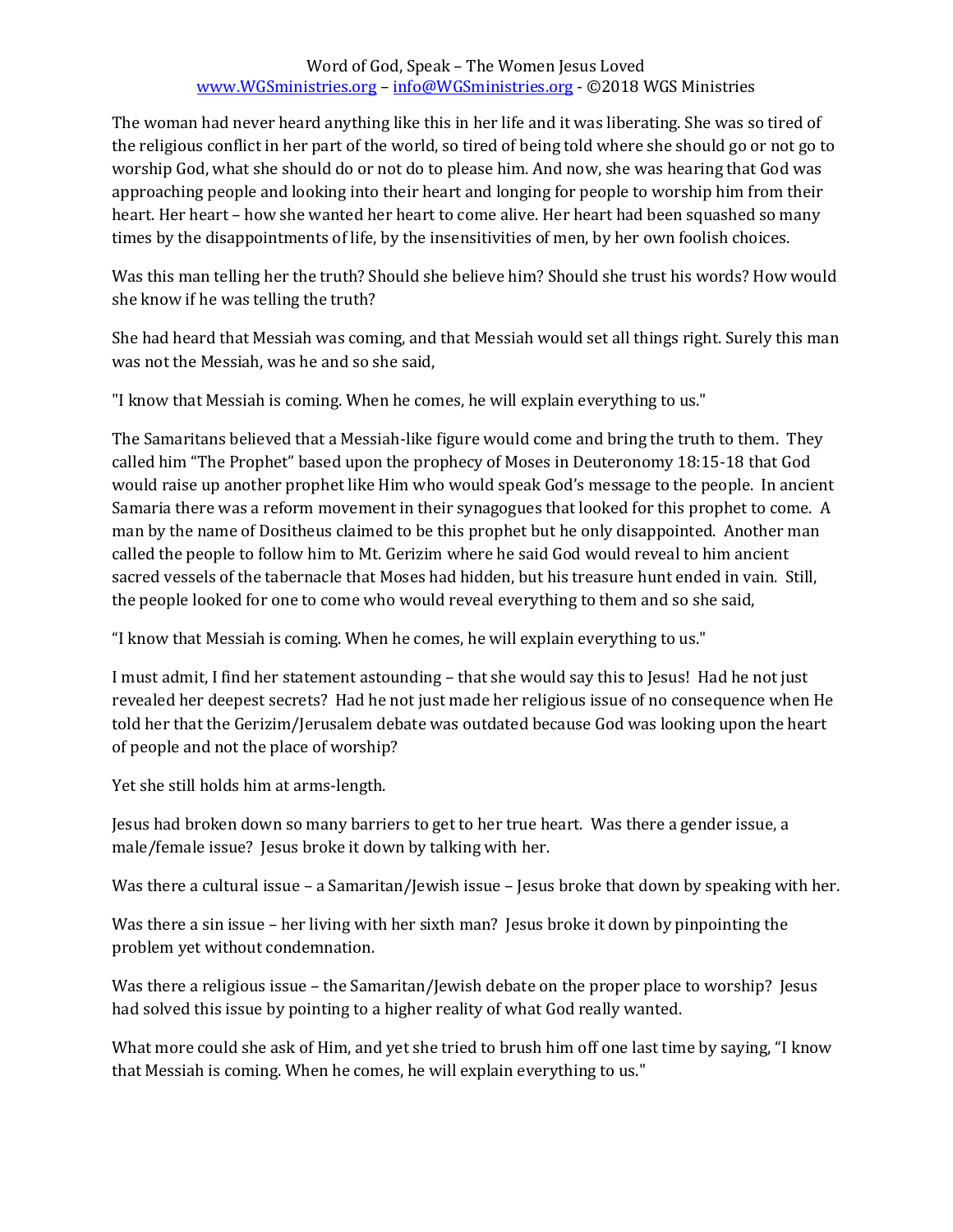## Word of God, Speak – The Women Jesus Loved [www.WGSministries.org](http://www.wgsministries.org/) – [info@WGSministries.org](mailto:info@WGSministries.org) - ©2018 WGS Ministries

But because Jesus loved her so much, He would not be brushed off and so He said, "I who speak to you am he."

There it was finally. Everything in the conversation had pointed to this moment when Jesus would reveal to her who He really was – He was the Messiah. He was the one that Jews and Samaritans were looking for. She knew that he was no ordinary man. She had asked early in the conversation if he were greater than the patriarch Jacob and he was. She had told him later in their conversation that she perceived he was a prophet and he was that too. But he was greater. He was the promised one. He was the one that all Jews and all Samaritans and all people of the world looked for.

And when he said that to her, her heart began to flood with joy – as if a well of water was gushing through her. She set down her water pot and without a word ran back to the village.

As she ran, she noticed that same group of Jewish men who had been in the village buying food and who were now making their way to the very same well where Jesus was. Who were those men? It didn't matter. She had others to whom she must talk. She ran breathlessly into the village and started telling all the men she knew about Jesus.

You will notice in the story that she went to the men. Because of her tainted past she was very familiar with the men in the village and could speak to them, but she wasn't on good terms with the women. She ran to the men and said, "You need to come and see a man who told me everything that I have done!"

"Slow down, woman. We've had a lot of strange Jewish men in our village today. Let's start from the beginning. Who are you talking about?"

"A man, yes, a Jewish man. I've been talking with him at the well. I have never talked with anyone like him. He revealed my deepest secrets, yet without condemnation. He is like a prophet and he said he is the Messiah!"

"A Jewish man? You know we have nothing to do with the Jewish people."

"Yes, I know," she said, "but this man told me everything. I was there to draw water and he offered me a different kind of water, water that cleanses the heart of all sin and that if a man drinks from it he will never thirst again."

The men listened – their hearts were thirsty too. "Go on," they said. "Then, he talked to me about my sin. Somehow, he knew that I had been married to you, and to you, and to you, and to you, and to you! And he knew that I was living with you – right now." The men began to grow pale. They knew they were at fault as much as this woman.

"How much did you tell him," they demanded.